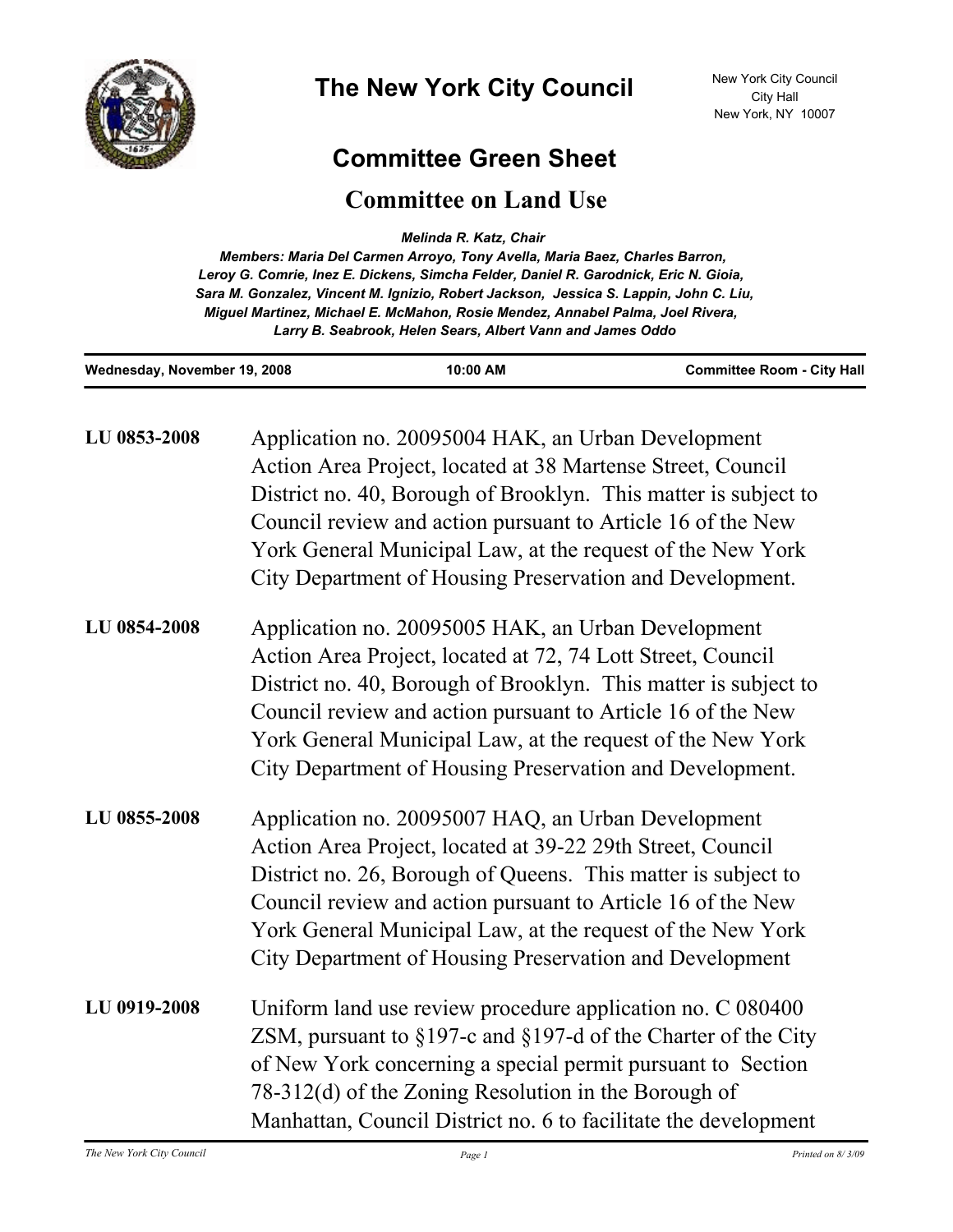of two residential buildings. This application is subject to review and action by the Land Use Committee only if appealed to the Council pursuant to §197-d (b)(2) of the Charter or called up by vote of the Council pursuant to  $\S 197-d$  (b)(3) of the Charter.

- Uniform land use review procedure application no. C 080401 ZSM, pursuant to §197-c and §197-d of the Charter of the City of New York concerning a special permit pursuant to Section 74-681(a)(1) of the Zoning Resolution in the Borough of Manhattan, Council District no. 6 to facilitate the development of two residential buildings.. This application is subject to review and action by the Land Use Committee only if appealed to the Council pursuant to §197-d (b)(2) of the Charter or called up by vote of the Council pursuant to  $\S 197-d$  (b)(3) of the Charter. **LU 0920-2008**
- Application no. C 080281 ZSM submitted by the New York City Department of Sanitation pursuant to Sections 197-c and 201 of the New York City Charter for the grant of a special permit pursuant to Section 74-743 (a) (2) of the Zoning Resolution to modify the requirements of Section 43-40 and Section 43-20 to allow a proposed parking garage at 500 Washington Street (Block 596, Lot 50). This application is subject to review and action by the Land Use Committee only if appealed to the Council pursuant to  $\S 197-d (b)(2)$  of the Charter or called up by vote of the Council pursuant to §197-d (b)(3) of the Charter. **LU 0921-2008**
- Application no. N 090031 ZRM submitted by the Department of City Planning pursuant to Section 201 of the New York City Charter, for amendment of the Zoning Resolution of the City of New York, concerning Article IX, Chapter 7 (Special 125th Street District), to modify height and bulk regulations within the C4-7 zoned portion of the Core Subdistrict. **LU 0922-2008**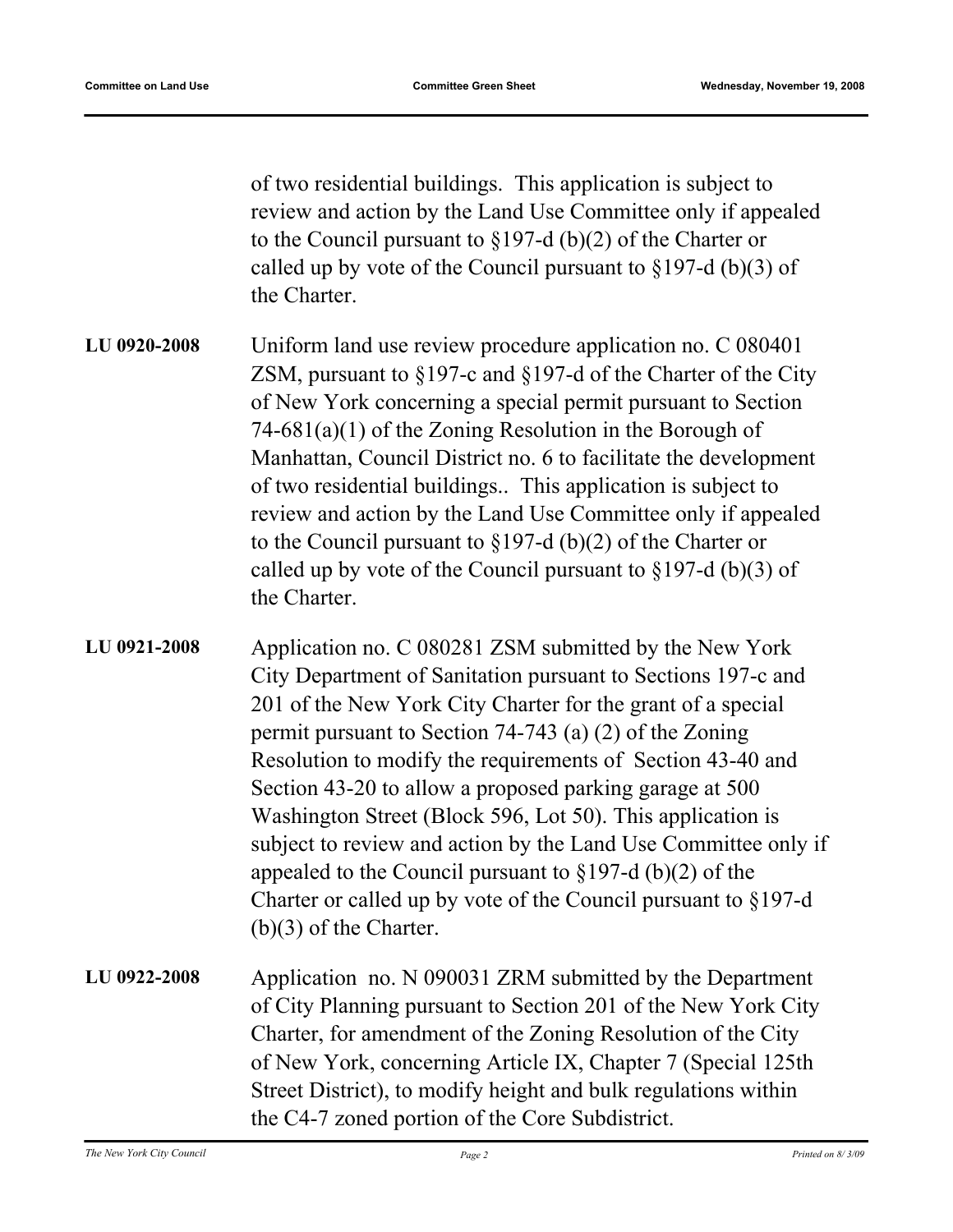| LU 0923-2008 | Application no. C 080397 (A) ZMM submitted by the<br>Department of City Planning pursuant to Sections 197-c and<br>201 of the New York City Charter for an amendment of the<br>Zoning Map, Section No. 12c.                                                                                                                                                                                                                                                                                                                                               |
|--------------|-----------------------------------------------------------------------------------------------------------------------------------------------------------------------------------------------------------------------------------------------------------------------------------------------------------------------------------------------------------------------------------------------------------------------------------------------------------------------------------------------------------------------------------------------------------|
| LU 0924-2008 | Application no. N 080398 (A) ZRM submitted by the<br>Department of City Planning pursuant to Section 201 of the<br>New York City Charter, and proposed modification pursuant to<br>Section 2-06 (c) $(1)$ of the Uniform Land Use Review<br>Procedure, for amendment to the Zoning Resolution of the City<br>of New York concerning Article II, Chapter 3                                                                                                                                                                                                 |
| LU 0925-2008 | Application no. C 080279 PSM, pursuant to §197-c of the<br>New York City Charter, for the site selection of property<br>located at 553 Canal Street/297 West Street (Block 595, Lot<br>87) for use as a salt storage.                                                                                                                                                                                                                                                                                                                                     |
| LU 0926-2008 | Application no. C 080280 PCM, pursuant to $§197$ -c of the<br>New York City Charter, submitted by the Department of<br>Sanitation and the Department of citywide Administrative<br>Services for the site selection of property located at 500<br>Washington Street (Block 596, Lot 50) for use as a garage.                                                                                                                                                                                                                                               |
| LU 0927-2008 | Application no. 20085680 TCM, pursuant to §20-226 of the<br>Administrative Code of the City of New York, concerning the<br>petition of 1373 1st Café Inc. d.b.a. Banshee Pub, to establish,<br>maintain and operate an unenclosed sidewalk café at 1373 First<br>Avenue, Borough of Manhattan, Council District no. 5. This<br>application is subject to review and action by the Land Use<br>Committee only if called-up by vote of the Council pursuant to<br>Rule 11.20b of the Council and $\S20-226(g)$ of the New York<br>City Administrative Code. |
| LU 0929-2008 | Application no. 20095181 HAX, submitted by the Department                                                                                                                                                                                                                                                                                                                                                                                                                                                                                                 |